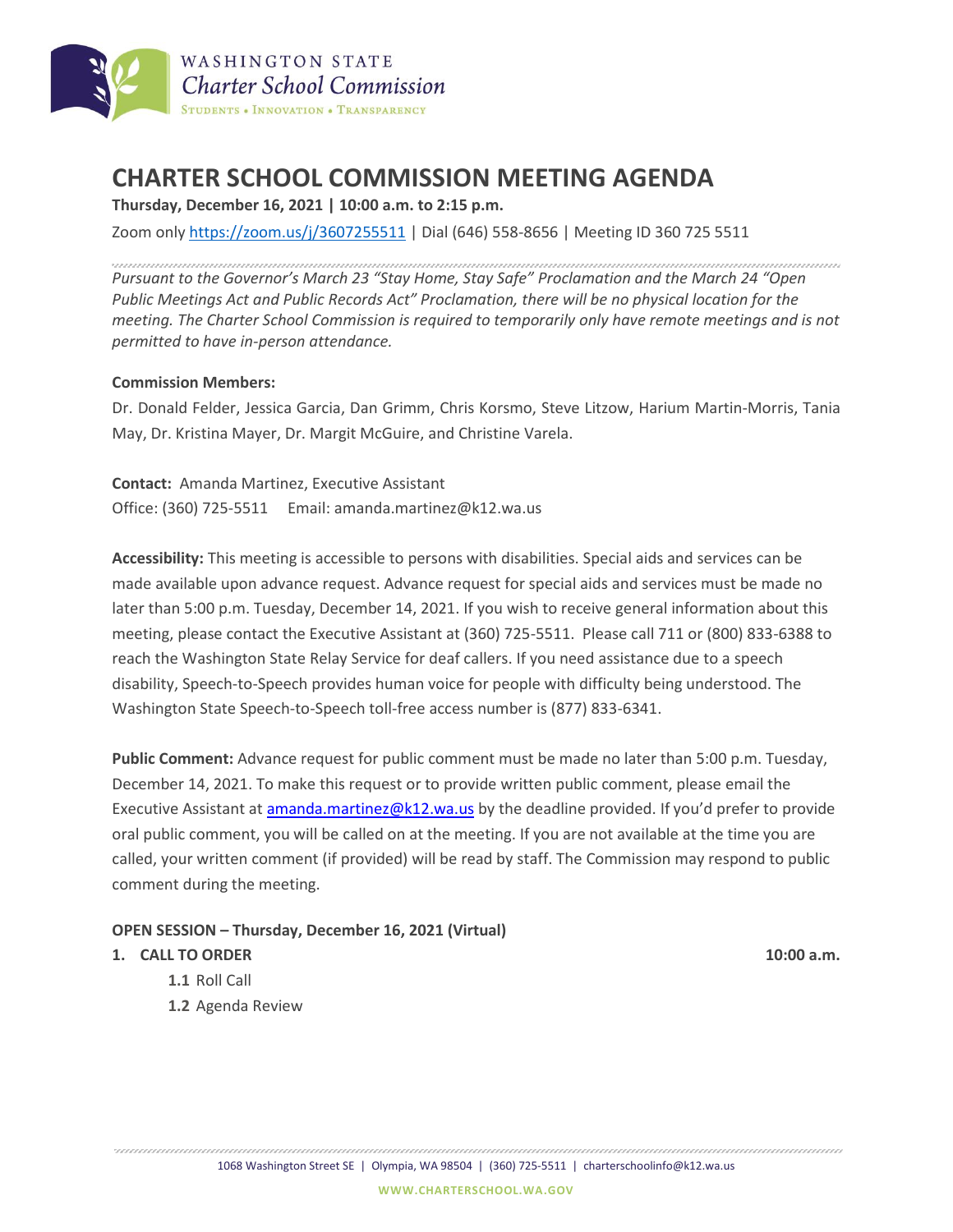## **2. CONSENT AGENDA**

The purpose of the Consent Agenda is to act upon routine matters in an expeditious manner. Items placed on the Consent Agenda are determined by the Chair, in cooperation with the Executive Director, and are those that are considered common to the operation of the Board and normally require no special board discussion or debate. A board member may request that any item on the Consent Agenda be removed and inserted at an appropriate place on the regular agenda. Items on the Consent Agenda for this meeting include:

Approval of Minutes from:

- October 21, 2021 Regular Meeting
- November 10, 2021 Special Meeting
- Standing and Ad-hoc Committee Minutes

|                                              | 3. PUBLIC COMMENT                                                              | $10:10$ a.m. |
|----------------------------------------------|--------------------------------------------------------------------------------|--------------|
| 4.                                           | <b>CONTRACT RENEWAL RESOLUTION PROCESS OVERVIEW</b>                            | 10:40 a.m.   |
| 5.                                           | <b>CHARTER CONTRACT RENEWAL RESOLUTION - RAINIER VALLEY LEADERSHIP ACADEMY</b> |              |
|                                              | <b>5.1</b> Executive Director Recommendations and Remarks                      | $10:50$ a.m. |
|                                              | 5.2 Commissioner Questions for Operator                                        | $10:55$ a.m. |
|                                              | 5.3 Commissioner Discussion and Resolution                                     | 11:10 a.m.   |
| 6.                                           | <b>BRFAK</b>                                                                   | $11:40$ a.m. |
| 7.                                           | <b>EXECUTIVE SESSION</b>                                                       | $11:50$ a.m. |
| 8.                                           | <b>CHARTER CONTRACT RENEWAL RESOLUTION - SUMMIT: ATLAS</b>                     |              |
|                                              | 8.1 Executive Director Recommendations and Remarks                             | 12:10 p.m.   |
|                                              | 8.2 Commissioner Questions for Operator                                        | 12:15 p.m.   |
|                                              | 8.3 Commissioner Discussion and Resolution                                     | 12:50 p.m.   |
| 9.                                           | <b>INTERIM EXECUTIVE DIRECTOR REPORT</b>                                       | 1:20 p.m.    |
|                                              | 9.1 Staff Updates                                                              |              |
|                                              | 9.2 F-1 Financial Disclosure Reminder                                          |              |
|                                              | 9.3 Annual Authorizer Report to the State Board of Education                   |              |
|                                              | 9.4 ESSER Funding Update                                                       |              |
|                                              | 9.5 Recognition of Commissioner Mayer                                          |              |
| 10. BREAK                                    |                                                                                |              |
| 11. EXECUTIVE COMMITTEE LEADERSHIP ELECTIONS |                                                                                |              |